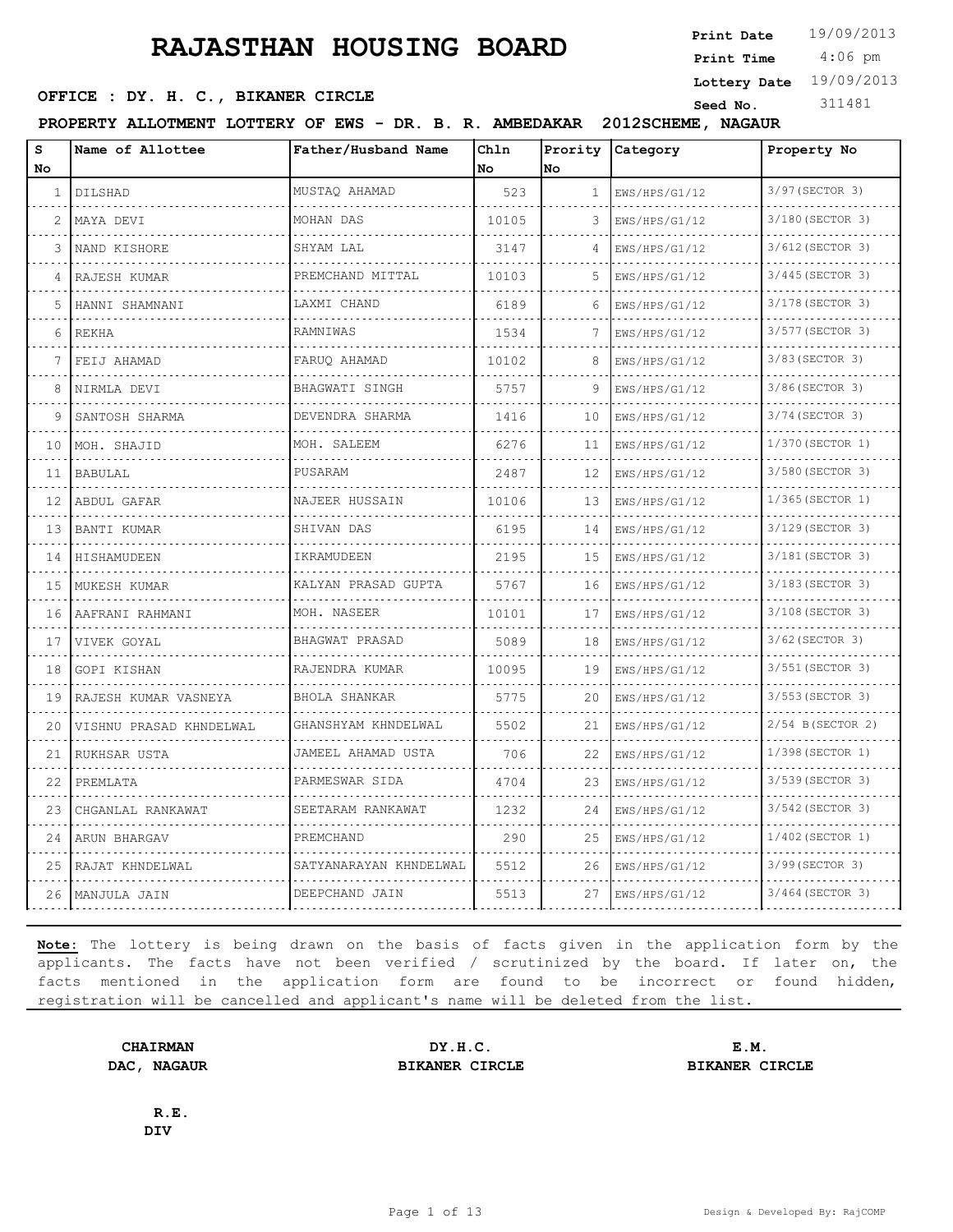4:06 pm **Print Date**  $19/09/2013$ **Print Time**

**Lottery Date** 19/09/2013

#### **SEED OFFICE : DY. H. C., BIKANER CIRCLE Seed No.** 311481

**PROPERTY ALLOTMENT LOTTERY OF EWS - DR. B. R. AMBEDAKAR 2012SCHEME, NAGAUR**

| S<br>No | Name of Allottee      | Father/Husband Name       | Chln<br><b>No</b> | Prority<br>No | Category                               | Property No           |
|---------|-----------------------|---------------------------|-------------------|---------------|----------------------------------------|-----------------------|
| 27      | BANWARI LAL NAGAR     | BABULAL NAGAR             | 5759              | 28            | EWS/HPS/G1/12<br>.                     | 3/600 (SECTOR 3)<br>. |
| 28      | VIKAS KALIYA          | SHYAM LAL                 | 6199              | 29            | EWS/HPS/G1/12                          | 3/155 (SECTOR 3)      |
| 29      | GHJENDRA SINGH        | JABBAR SINGH              | 5877              | 30            | EWS/HPS/G1/12                          | 3/116 (SECTOR 3)      |
| 30      | MOH. JAMEEL           | SARFUDEEN                 | 3829              | 31            | EWS/HPS/G1/12                          | 3/93 (SECTOR 3)       |
| 31      | DEEPAK SAIN           | YOGESH KUMAR SAIN         | 5766              | 32            | EWS/HPS/G1/12                          | 3/90 (SECTOR 3)       |
| 32      | MANISHA GOYAL         | .<br>BHAGWAT PRASAD GOYAL | 5764              | 33            | EWS/HPS/G1/12                          | 1/331 (SECTOR 1)      |
| 33      | SARSWATI DEVI         | DAMODAR                   | 4522              | 34            | EWS/HPS/G1/12                          | 3/82 (SECTOR 3)       |
| 34      | .<br>SURENDRA KUMAR   | POKAR RAM                 | 10104             | 35            | .<br>EWS/HPS/G1/12                     | 3/175 (SECTOR 3)      |
| 35      | DOLI HADA             | SURENDRA SINGH            | 5756              | 36            | EWS/HPS/G1/12                          | 3/467 (SECTOR 3)      |
| 36      | JEETENDRA RAJANI      | MOHAN LAL                 | 5505              | 37            | EWS/HPS/G1/12                          | 3/149 (SECTOR 3)      |
| 37      | KOYALI                | ARJUN RAM                 | 6134              | 38            | .<br>EWS/HPS/G1/12                     | 3/98 (SECTOR 3)       |
| 38      | AVICHAL JAIN          | DEEPCHAND JAIN            | 5516              | 39            | EWS/HPS/G1/12                          | 3/118 (SECTOR 3)      |
| 39      | MOH. KHALID SULEMANI  | MOH. TAHEER               | 3846              | 40            | EWS/HPS/G1/12                          | 3/466(SECTOR 3)       |
| 40      | SANTOSH               | CHGHAN LAL                | 5608              | 41            | .<br>EWS/HPS/G1/12                     | 3/63 (SECTOR 3)       |
| 41      | RAJENDRA VYAS         | <b>JAMNA SHANKAR</b>      | 10123             | 42            | EWS/HPS/G1/12                          | 4/576(SECTOR 4)       |
| 42      | VINOD KUMAR           | MISRILAL                  | 10107             | 43            | EWS/HPS/G1/12                          | 3/603 (SECTOR 3)      |
| 43      | <b>JAVED AKHTAR</b>   | KHURSID AHAMAD            | 3831              | 44            | EWS/HPS/G1/12                          | 3/58 (SECTOR 3)       |
| 44      | <b>JAHEED HUSSAIN</b> | KHURSID AHAMAD            | 2826              | 45            | EWS/HPS/G1/12                          | 1/375 (SECTOR 1)      |
| 45      | PARMESWAR SINGH       | DEEPNATH SINGH            | 4801              | 46            | EWS/HPS/G1/12                          | 3/432 (SECTOR 3)      |
| 46      | RAJU KORANI           | .<br>MOHAN DAS KORANI     | 10100             | 47            | distribution district<br>EWS/HPS/G1/12 | 1/394 (SECTOR 1)      |
| 47      | OMPRAKASH KANWLIYA    | RAMGOPAL                  | 5789              | 48            | EWS/HPS/G1/12                          | 3/78 (SECTOR 3)       |
| 48      | DEENARAM CHOUDHARY    | MULARAM                   | 2740              | 1             | EWS/HPS/G1/12                          | 1/411 (SECTOR 1)      |
| 49      | SUSILA DEVI SHRIMALI  | PRAHLAD DAS               | 955               | 2             | EWS/HPS/G1/12                          | 3/566(SECTOR 3)       |
| 50      | KAMLA DEVI            | RAMLAL                    | 5935              | 3             | EWS/HPS/G1/12                          | 3/578 (SECTOR 3)      |
| 51      | KAVITA                | RAJENDRA RANKAWAT         | 3139              |               | EWS/HPS/G1/12                          | 1/395 (SECTOR 1)      |
| 52      | SHOBHAGYA SHARMA      | GHNESH PRASAD             | 3536              | 5.            | EWS/HPS/G1/12                          | 3/153 (SECTOR 3)      |

**Note:** The lottery is being drawn on the basis of facts given in the application form by the applicants. The facts have not been verified / scrutinized by the board. If later on, the facts mentioned in the application form are found to be incorrect or found hidden, registration will be cancelled and applicant's name will be deleted from the list.

**CHAIRMAN DY.H.C. E.M. DAC, NAGAUR BIKANER CIRCLE BIKANER CIRCLE**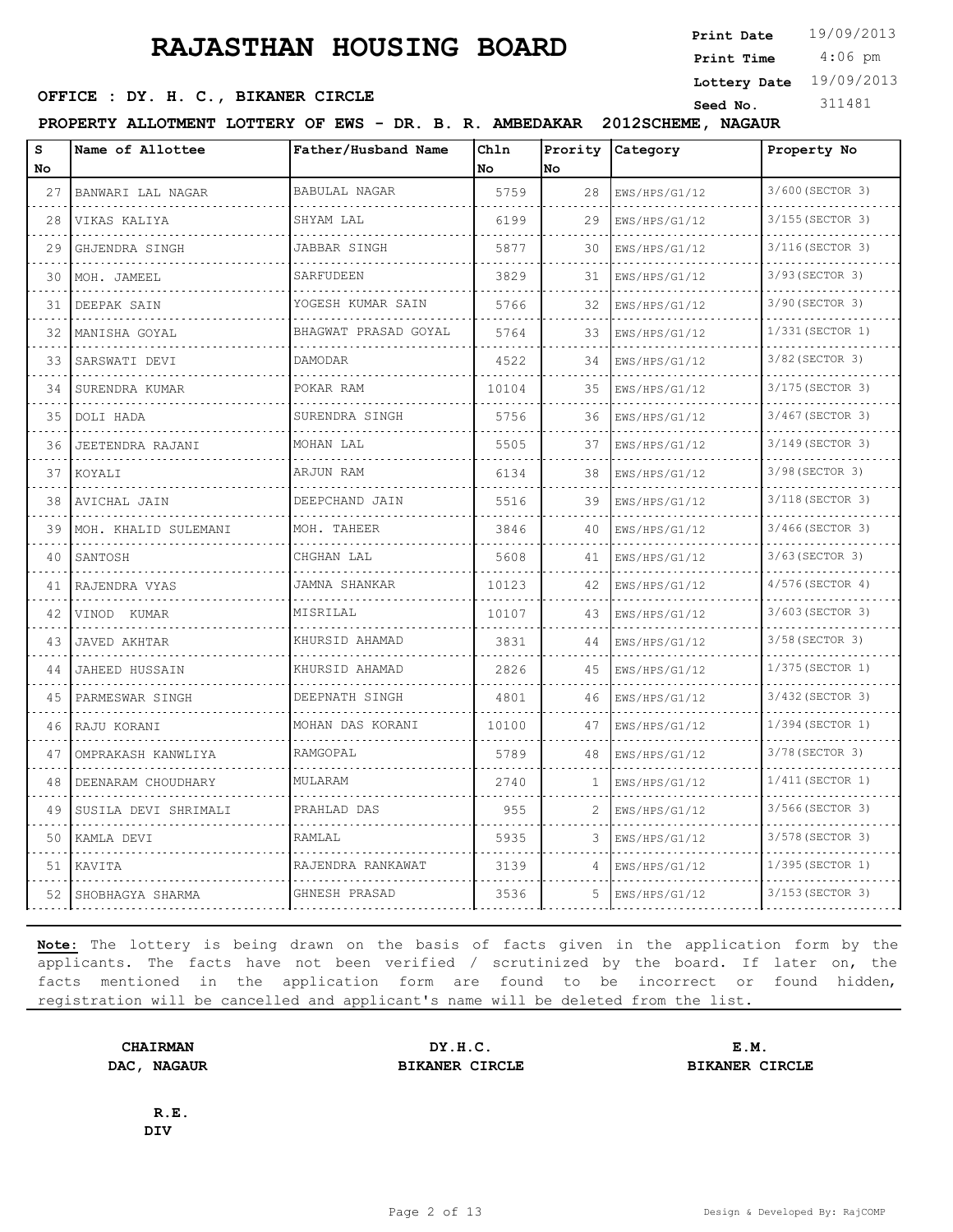**Print Date**  $19/09/2013$ **Print Time**

#### **SEED OFFICE : DY. H. C., BIKANER CIRCLE Seed No.** 311481

4:06 pm

**Lottery Date** 19/09/2013

**PROPERTY ALLOTMENT LOTTERY OF EWS - DR. B. R. AMBEDAKAR 2012SCHEME, NAGAUR**

| S<br>No | Name of Allottee       | Father/Husband Name | Chln<br>No | Prority<br>No | Category           | Property No           |
|---------|------------------------|---------------------|------------|---------------|--------------------|-----------------------|
| 53      | NAIMUDDIN KHAN<br>.    | MOH. HANIF KHAN     | 931        | 1             | EWS/ORS/G2/12<br>. | 3/444 (SECTOR 3)<br>. |
| .<br>54 | RAMLAXMAN MHAHESWARI   | RAMESWAR PRASAD     | 3569       | $\mathbf{1}$  | EWS/ORS/G2/12      | 3/602 (SECTOR 3)      |
| 55      | BHANWARI DEVI          | SANWATARAM          | 2702       | 1             | EWS/ORS/G2/12      | 3/60 (SECTOR 3)       |
| 56      | SHADAT ALI             | KAMRUDEEN           | 4386       | 2             | EWS/ORS/G2/12      | 1/380 (SECTOR 1)      |
| 57      | HEERALAL KHATIK        | KISTURCHAND         | 10098      | 2             | .<br>EWS/ORS/G2/12 | .<br>3/433 (SECTOR 3) |
| 58      | HANUMAAN PRASAD TIWARI | AMBHALAL TIWARI     | 3640       | 3             | EWS/ORS/G2/12      | 3/456 (SECTOR 3)      |
| 59      | MURLIDHAR              | RAMJEEVAN           | 6042       | 3             | EWS/ORS/G2/12      | 3/589 (SECTOR 3)      |
| 60      | PRAKASH                | NANAKRAM            | 10093      | $\Delta$      | EWS/ORS/G2/12      | 3/554 (SECTOR 3)      |
| 61      | USHA VYAS              | DAYASHANKAR VYAS    | 4810       | 5             | EWS/ORS/G2/12      | 1/378 (SECTOR 1)      |
| 62      | MOH. ISMAIL KHOKAR     | SHOKAT ALI KHOKAR   | 2118       | 6             | EWS/ORS/G2/12      | 1/379 (SECTOR 1)      |
| 63      | PANNALAL               | DANARAM             | 2457       |               | EWS/ORS/G2/12      | 3/165 (SECTOR 3)      |
| 64      | RAMPRASAD              | ANNARAM             | 2956       | 8             | EWS/ORS/G2/12      | 3/146(SECTOR 3)       |
| 65      | MAHAVEER PRASAD SONI   | RAMESH CHANDRA SONI | 4130       | 9             | EWS/ORS/G2/12      | 3/138 (SECTOR 3)      |
| 66      | DYARAM NEHARA          | SHYOCHAND NEHARA    | 6111       | 10            | EWS/ORS/G2/12      | 3/573 (SECTOR 3)      |
| 67      | SATPAL SINWAR          | MOHAN RAM SINWAR    | 6352       | 11            | EWS/ORS/G2/12      | 3/142 (SECTOR 3)      |
| 68      | VIDHAYA DEVI           | KUNDAN DAS          | 2570       | 12            | EWS/ORS/G2/12      | 3/451 (SECTOR 3)      |
| 69      | SANJAY KATIYA          | KISHNARAM           | 3045       | 13            | EWS/ORS/G2/12      | 3/187 (SECTOR 3)      |
| 70      | <b>BHANWAR LAL</b>     | KANARAM             | 2237       | 14            | EWS/ORS/G2/12      | 3/173 (SECTOR 3)      |
| 71      | ARJUN PURI             | LADU PURI           | 3180       | 15            | EWS/ORS/G2/12      | 1/391 (SECTOR 1)      |
| 72      | HARKARAN DARA          | BADRIRAM DARA       | 4132       | 16            | EWS/ORS/G2/12      | 3/72 (SECTOR 3)       |
| 73      | SUMAN                  | SANTOSH DEVI        | 216        | 17            | EWS/ORS/G2/12      | 3/122 (SECTOR 3)      |
| 74      | HANUMAAN PURI          | NAN PURI            | 4133       | 18            | EWS/ORS/G2/12      | 3/151 (SECTOR 3)      |
| 75      | AAKIL GORI             | MOH.JAKIR GORI      | 3709       | 19            | EWS/ORS/G2/12      | 3/452 (SECTOR 3)      |
| 76      | MUKESH SHARMA          | DHARMENDRA SHARMA   | 2456       | 20            | EWS/ORS/G2/12      | 3/427 (SECTOR 3)      |
| 77      | <b>RENU</b>            | RAKESH              | 3284       | 21            | EWS/ORS/G2/12      | 3/69 (SECTOR 3)       |
| 78      | MANJU                  | MAHESH KUMAR RATAWA | 5459       | 22            | EWS/ORS/G2/12      | 3/582 (SECTOR 3)      |

**Note:** The lottery is being drawn on the basis of facts given in the application form by the applicants. The facts have not been verified / scrutinized by the board. If later on, the facts mentioned in the application form are found to be incorrect or found hidden, registration will be cancelled and applicant's name will be deleted from the list.

**CHAIRMAN DY.H.C. E.M. DAC, NAGAUR BIKANER CIRCLE BIKANER CIRCLE**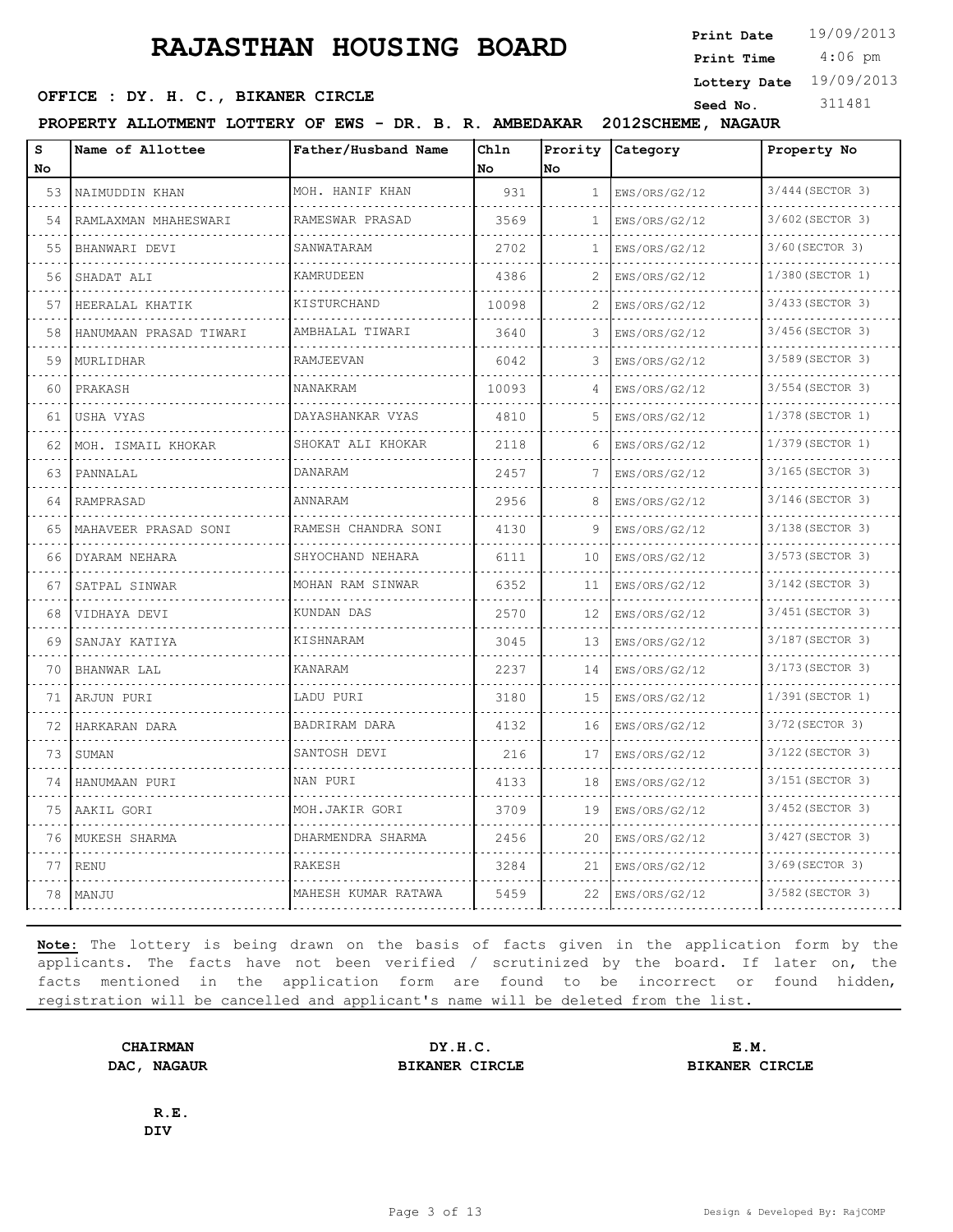4:06 pm **Print Date**  $19/09/2013$ **Print Time**

**Lottery Date** 19/09/2013

#### **SEED OFFICE : DY. H. C., BIKANER CIRCLE Seed No.** 311481

**PROPERTY ALLOTMENT LOTTERY OF EWS - DR. B. R. AMBEDAKAR 2012SCHEME, NAGAUR**

| S<br>No.                                   | Name of Allottee         | Father/Husband Name | Chln<br>No. | Prority<br>No. | Category           | Property No                       |
|--------------------------------------------|--------------------------|---------------------|-------------|----------------|--------------------|-----------------------------------|
| 79                                         | ANU DEVI                 | DEENDAYAL TIWARI    | 3637        | 23             | EWS/ORS/G2/12      | 3/587 (SECTOR 3)                  |
| 80                                         | .<br>PREM KUMAR KICHAR   | .<br>RAJENDRA KUMAR | 10094       | 24             | .<br>EWS/ORS/G2/12 | .<br>3/607 (SECTOR 3)             |
| 81                                         | VARDRAJ JOSHI            | GOPAL JOSHI         | 6266        | 25             | EWS/ORS/G2/12      | 2/53 B (SECTOR 2)                 |
| 82                                         | SHAMA BHARATI            | NENU BHARATI        | 3510        | 26             | EWS/ORS/G2/12      | 3/64 (SECTOR 3)                   |
| 83                                         | MULARAM                  | <b>SUKHRAM</b>      | 2364        | 27             | EWS/ORS/G2/12      | 3/454 (SECTOR 3)                  |
| 84                                         | SURESH                   | <b>RAMPRASAD</b>    | 6379        | 28             | EWS/ORS/G2/12      | 3/621 (SECTOR 3)                  |
| 85                                         | BHAGWANA RAM<br><u>.</u> | KEMARAM JAT<br>.    | 5376        | 29             | EWS/ORS/G2/12      | 3/616(SECTOR 3)<br>diamana a diam |
| 86                                         | SHOKAT KHAN              | MOH. RAFIO          | 4446        | 30             | .<br>EWS/ORS/G2/12 | 3/434 (SECTOR 3)                  |
| 87                                         | AMARCHAND                | PRAHLAD RAM         | 4787        | 31             | EWS/ORS/G2/12      | 3/425 (SECTOR 3)                  |
| 88                                         | KISHORE SHARMA           | BHAGHIRATH          | 2455        | 32             | EWS/ORS/G2/12      | 3/568 (SECTOR 3)                  |
| 89                                         | VERSHA RAJANI            | DILEEP KUMAR        | 6166        | 33             | EWS/ORS/G2/12      | 3/92 (SECTOR 3)                   |
| 90                                         | ARPIT KHNDELWAL          | SURESH KHNDELWAL    | 1395        | 34             | EWS/ORS/G2/12      | 3/611 (SECTOR 3)                  |
| 91                                         | TILOKRAM                 | HEERARAM            | 5156        | 35             | EWS/ORS/G2/12      | 3/81 (SECTOR 3)                   |
| 92                                         | VISHNU BHATI             | <b>BABULAL</b>      | 1738        | 36             | EWS/ORS/G2/12      | 3/140 (SECTOR 3)                  |
| 93                                         | PUSHPA JOSHI             | RAMRATAN JOSHI      | 2417        | 37             | EWS/ORS/G2/12      | 3/186(SECTOR 3)                   |
| 94                                         | TARUN KUMAR              | KANARAM             | 5887        | 38             | EWS/ORS/G2/12      | 3/570 (SECTOR 3)                  |
| 95                                         | RAJEEV PRAJAPAT          | CHOTULAL PRAJAPAT   | 3054        | 39             | EWS/ORS/G2/12      | 3/158 (SECTOR 3)                  |
| 96                                         | BHAGUSINGH               | SHARWAN SINGH       | 1973        | 40             | EWS/ORS/G2/12      | 3/544 (SECTOR 3)                  |
| 97                                         | EKTA SHARMA              | PREMRATAN SHARMA    | 6043        | 41             | EWS/ORS/G2/12      | 3/94 (SECTOR 3)                   |
| 98                                         | PUNARAM                  | PEMARAM             | 3791        | 42             | EWS/ORS/G2/12      | 3/103 (SECTOR 3)                  |
| 99                                         | SUMAN PITI               | GORISHANKAR         | 3672        | 43             | EWS/ORS/G2/12      | 1/377 (SECTOR 1)                  |
| 100                                        | RAKESH DEVRA             | GORVARDAN DEVRA     | 1737        | 44             | EWS/ORS/G2/12      | 1/372 (SECTOR 1)                  |
| $\omega = \omega - \omega - \omega$<br>101 | <b>BHANWAR LAL</b>       | CHOTHURAM           | 5650        | 45             | EWS/ORS/G2/12      | 3/453 (SECTOR 3)                  |
| 102                                        | ARJUN SINGH BHATI        | UGAM SINGH BHATI    | 451         | 46             | EWS/ORS/G2/12      | 3/622 (SECTOR 3)                  |
| 103                                        | OMPRAKASH                | MANGHILAL           | 4350        | 47             | EWS/ORS/G2/12      | 2/54 A (SECTOR 2)                 |
| 104                                        | KAMLESH KHNDELWAL        | DHANNALAL           | 1396        | 48             | EWS/ORS/G2/12      | 3/623 (SECTOR 3)                  |

**Note:** The lottery is being drawn on the basis of facts given in the application form by the applicants. The facts have not been verified / scrutinized by the board. If later on, the facts mentioned in the application form are found to be incorrect or found hidden, registration will be cancelled and applicant's name will be deleted from the list.

**CHAIRMAN DY.H.C. E.M. DAC, NAGAUR BIKANER CIRCLE BIKANER CIRCLE**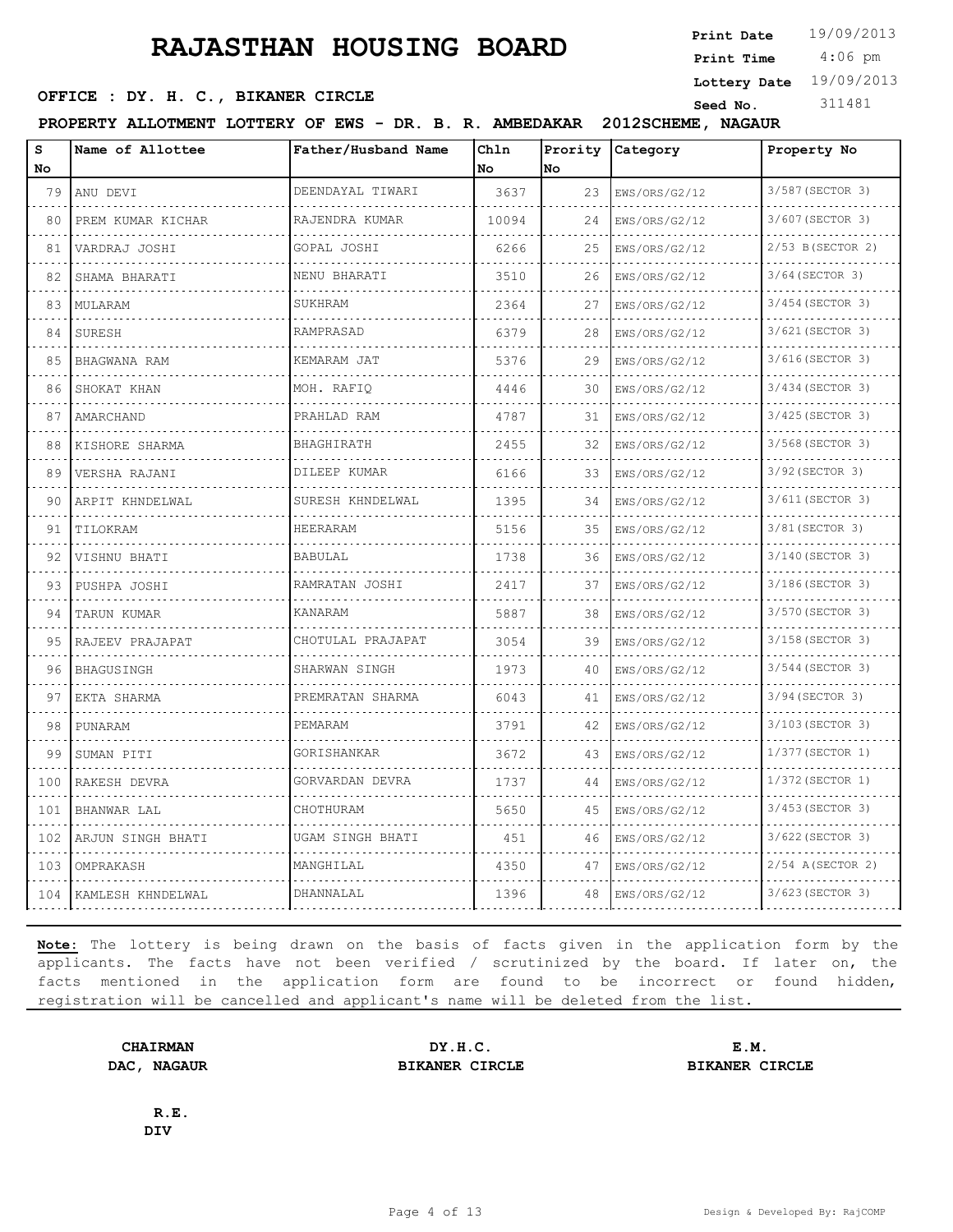4:06 pm **Print Date**  $19/09/2013$ **Print Time**

**Lottery Date** 19/09/2013

#### **SEED OFFICE : DY. H. C., BIKANER CIRCLE Seed No.** 311481

**PROPERTY ALLOTMENT LOTTERY OF EWS - DR. B. R. AMBEDAKAR 2012SCHEME, NAGAUR**

| s<br>No                     | Name of Allottee    | Father/Husband Name  | Chln<br>No | Prority<br>No | Category                                 | Property No           |
|-----------------------------|---------------------|----------------------|------------|---------------|------------------------------------------|-----------------------|
| 105                         | RAHULRAY AACHARY    | VIMAL RAY AACHARY    | 2833       | 49            | EWS/ORS/G2/12                            | 3/125 (SECTOR 3)      |
| 106                         | GOVIND RAM          | .<br>GORISHANKAR     | 5299       | 50            | EWS/ORS/G2/12                            | 1/361 (SECTOR 1)      |
| 107                         | MEHABUB ALI         | <b>BABU KHAN</b>     | 3806       | 1             | EWS/HPS/G2/12                            | 3/557 (SECTOR 3)      |
| 108                         | LAKHPATRAM DARAK    | GOWARDHAN DARAK<br>. | 5211       | 2             | EWS/HPS/G2/12<br>.                       | 3/179 (SECTOR 3)      |
| .<br>109                    | PREM KISHORE        | OMPRAKASH            | 314        | 3             | EWS/HPS/G2/12                            | 3/540 (SECTOR 3)      |
| 110                         | JAVED AFSAR         | ABDUL SATAAR         | 2207       | 4             | EWS/HPS/G2/12                            | 3/160 (SECTOR 3)      |
| 111<br>.                    | MUKESH SHARMA       | PARSHA RAM SHARMA    | 6068       | 5             | EWS/HPS/G2/12                            | 3/572 (SECTOR 3)      |
| 112                         | VIDHYA DEVI         | ARJUN DAS            | 5499       | 6             | EWS/HPS/G2/12                            | 3/470 (SECTOR 3)      |
| 113                         | NIRMLA              | CHITARMAL            | 2262       | 7             | EWS/HPS/G2/12                            | 3/166(SECTOR 3)       |
| 114<br>.                    | SUSILA CHOUDHARY    | GIRDHARI RAM         | 5891       | 8             | EWS/HPS/G2/12                            | 3/184 (SECTOR 3)<br>. |
| 115                         | DUWARKA PRASAD      | BANSILAL             | 5161       | 9             | EWS/HPS/G2/12                            | 3/66(SECTOR 3)        |
| 116<br>.                    | SHAYRA<br>.         | MOH. HASAN           | 3357       | 10            | EWS/HPS/G2/12                            | 3/156 (SECTOR 3)<br>. |
| 117<br>.                    | ATUL PITI           | GHANSHYAM            | 1977       | 11            | EWS/HPS/G2/12<br>and a strategic control | 3/462 (SECTOR 3)      |
| 118                         | LIKHMARAM           | <b>KESHARAM</b>      | 2942       | 12            | EWS/HPS/G2/12                            | 3/139 (SECTOR 3)      |
| 119                         | PREMLATA            | PRAHLADRAM           | 3315       | 13            | EWS/HPS/G2/12                            | 3/458 (SECTOR 3)<br>. |
| 120                         | SATYANARAYAN KUMHAR | PRABHURAM KUMHAR     | 859        | 14            | EWS/HPS/G2/12                            | 3/107 (SECTOR 3)      |
| 121<br>.                    | MUKTYAAR ALI        | MOH. MUSTAO          | 4478       | 15            | EWS/HPS/G2/12                            | 3/87 (SECTOR 3)       |
| 122<br>$\sim$ $\sim$ $\sim$ | MULCHAND SONI       | DHANRAJ              | 2946       | 16            | EWS/HPS/G2/12                            | 3/574 (SECTOR 3)      |
| 123                         | CHGANLAL            | NEMICHAND SHARMA     | 5719       | 17            | EWS/HPS/G2/12                            | 3/121 (SECTOR 3)      |
| 124<br>.                    | TEJPAL DHOLIYA      | SHANWTARAM DHOLIYA   | 541        | 18            | EWS/HPS/G2/12                            | 3/442 (SECTOR 3)      |
| 125<br>.                    | AARTI VYAS          | VINOD KUMAR VYAS     | 553        | 19            | EWS/HPS/G2/12                            | 3/127 (SECTOR 3)      |
| 126                         | VINOD               | SEETARAM             | 1083       | 20            | EWS/HPS/G2/12                            | 3/123 (SECTOR 3)      |
| 127<br>.                    | SAWTARAM            | MAGHARAM             | 6640       | 21            | EWS/HPS/G2/12                            | 3/159 (SECTOR 3)      |
| 128<br>.                    | HASAN               | MOH. RAMJAAN         | 4834       | 22            | EWS/HPS/G2/12                            | 1/403(SECTOR 1)       |
| 129                         | <b>RAMURAM</b>      | MULARAM              | 2637       | 23            | EWS/HPS/G2/12                            | 1/366(SECTOR 1)       |
| 130                         | DAMODAR PRAJAPAT    | GHISHARAM            | 6334       | 24            | EWS/HPS/G2/12                            | 3/119 (SECTOR 3)      |

**Note:** The lottery is being drawn on the basis of facts given in the application form by the applicants. The facts have not been verified / scrutinized by the board. If later on, the facts mentioned in the application form are found to be incorrect or found hidden, registration will be cancelled and applicant's name will be deleted from the list.

**CHAIRMAN DY.H.C. E.M. DAC, NAGAUR BIKANER CIRCLE BIKANER CIRCLE**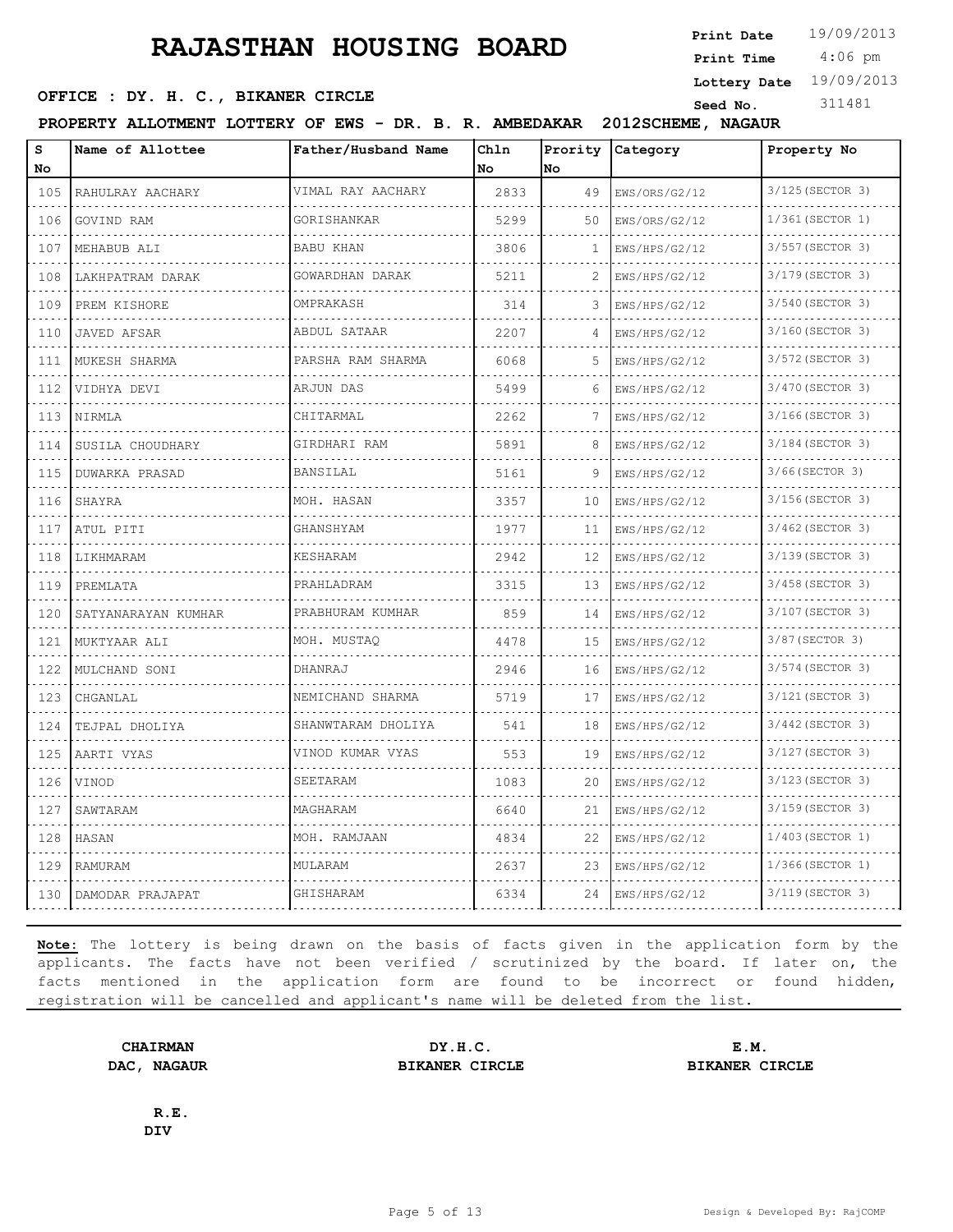4:06 pm **Print Date**  $19/09/2013$ **Print Time**

**Lottery Date** 19/09/2013

#### **SEED OFFICE : DY. H. C., BIKANER CIRCLE Seed No.** 311481

**PROPERTY ALLOTMENT LOTTERY OF EWS - DR. B. R. AMBEDAKAR 2012SCHEME, NAGAUR**

| S<br>No                            | Name of Allottee      | Father/Husband Name    | Chln<br>No | Prority<br>No | Category           | Property No           |
|------------------------------------|-----------------------|------------------------|------------|---------------|--------------------|-----------------------|
| 131                                | MUKHTIYAAR            | NISAAR                 | 1350       | 25            | EWS/HPS/G2/12      | 3/584 (SECTOR 3)      |
| $\sim$ $\sim$ $\sim$ $\sim$<br>132 | .<br>PADMA AACHARY    | JUGAL KISHORE AACHARY  | 685        | 26            | .<br>EWS/HPS/G2/12 | .<br>3/614 (SECTOR 3) |
| 133                                | KAMRAN                | JMALUDEEN              | 1601       | 27            | EWS/HPS/G2/12      | 3/174 (SECTOR 3)      |
| .<br>134                           | SHARWANRAM            | NARAYAN RAM            | 4366       | 28            | EWS/HPS/G2/12      | 3/550 (SECTOR 3)      |
| .<br>135                           | AAIDAAN SINGH         | MANGHU SINGH           | 6060       | 29            | EWS/HPS/G2/12      | 3/185 (SECTOR 3)      |
| 136                                | SHIV KUMAR            | PUKHRAJ SONI           | 2041       | 30            | EWS/HPS/G2/12      | 3/172 (SECTOR 3)      |
| 137                                | KISHAN CHAND          | REWACHAND              | 348        | 31            | EWS/HPS/G2/12      | 3/546 (SECTOR 3)      |
| .<br>138                           | PERMPRAKASH           | RAMVILAS               | 4902       | 32            | EWS/HPS/G2/12      | 3/100 (SECTOR 3)      |
| 139                                | IMTIYAAJ AHAMAD       | MUSTAO                 | 4309       | 33            | EWS/HPS/G2/12      | 3/581 (SECTOR 3)      |
| .<br>140                           | HAJI JAHUR AHAMAD     | PEER MOH.              | 2646       | 34            | EWS/HPS/G2/12      | 3/593 (SECTOR 3)<br>. |
| .<br>141                           | CHUNARAM              | ISRARAM                | 817        | 35            | .<br>EWS/HPS/G2/12 | 3/601 (SECTOR 3)      |
| 142                                | SANTOSH               | RAJURAM KHOJA          | 4416       | 36            | EWS/HPS/G2/12      | 1/368 (SECTOR 1)      |
| .<br>143                           | ROSHNI                | KHETARAM               | 1351       | 37            | EWS/HPS/G2/12      | 3/110 (SECTOR 3)      |
| .<br>144                           | HABHU DEVI            | BHURA RAM              | 4854       | 39            | EWS/HPS/G2/12      | 1/376(SECTOR 1)       |
| 145                                | DAYAL DAS             | KUNGUMAL               | 5495       | 40            | EWS/HPS/G2/12      | 3/457 (SECTOR 3)      |
| 146                                | SHYAMARAM             | RAMURAM                | 6340       | 41            | EWS/HPS/G2/12      | 3/609 (SECTOR 3)      |
| .<br>147                           | MANGILAL RAJPUROHIT   | JODHSINGH RAJPUROHIT   | 10129      | 42            | EWS/HPS/G2/12      | 3/561 (SECTOR 3)      |
| 148                                | AACHU DEVI            | HANUMAN RAM            | 1458       | 43            | EWS/HPS/G2/12      | 3/147 (SECTOR 3)      |
| 149                                | MENA DEVI RANKAWAT    | JUGAL KISHORE RANKAWAT | 1788       | 44            | EWS/HPS/G2/12      | 3/461 (SECTOR 3)      |
| 150                                | SUMAN                 | RAJENDRA               | 5526       | 45            | EWS/HPS/G2/12      | 1/399 (SECTOR 1)      |
| $   -$<br>151                      | DINESH KUMAR PRAJAPAT | PERMCHAND PRAJAPAT     | 4781       | 46            | EWS/HPS/G2/12      | 3/84 (SECTOR 3)       |
| 152                                | HADMANRAM             | RAMNARAYAN             | 3317       | 47            | EWS/HPS/G2/12      | 3/604 (SECTOR 3)      |
| 153                                | KISHAN SINGH          | ASHOK SINGH            | 5024       | 48            | EWS/HPS/G2/12      | 3/555 (SECTOR 3)      |
| $\sim$ $\sim$ $\sim$ $\sim$<br>154 | GIRDHARI PRAJAPAT     | OMPRAKASH PRAJAPAT     | 5218       | 49            | EWS/HPS/G2/12      | 3/95 (SECTOR 3)       |
| .<br>155                           | MANJU TANWAR          | AJIT SINGH             | 3681       | 50            | EWS/HPS/G2/12      | 3/626 (SECTOR 3)      |
| 156                                | ULFAT                 | SAMSUDEEN              | 1582       | 51            | EWS/HPS/G2/12      | 3/137 (SECTOR 3)      |

**Note:** The lottery is being drawn on the basis of facts given in the application form by the applicants. The facts have not been verified / scrutinized by the board. If later on, the facts mentioned in the application form are found to be incorrect or found hidden, registration will be cancelled and applicant's name will be deleted from the list.

**CHAIRMAN DY.H.C. E.M. DAC, NAGAUR BIKANER CIRCLE BIKANER CIRCLE**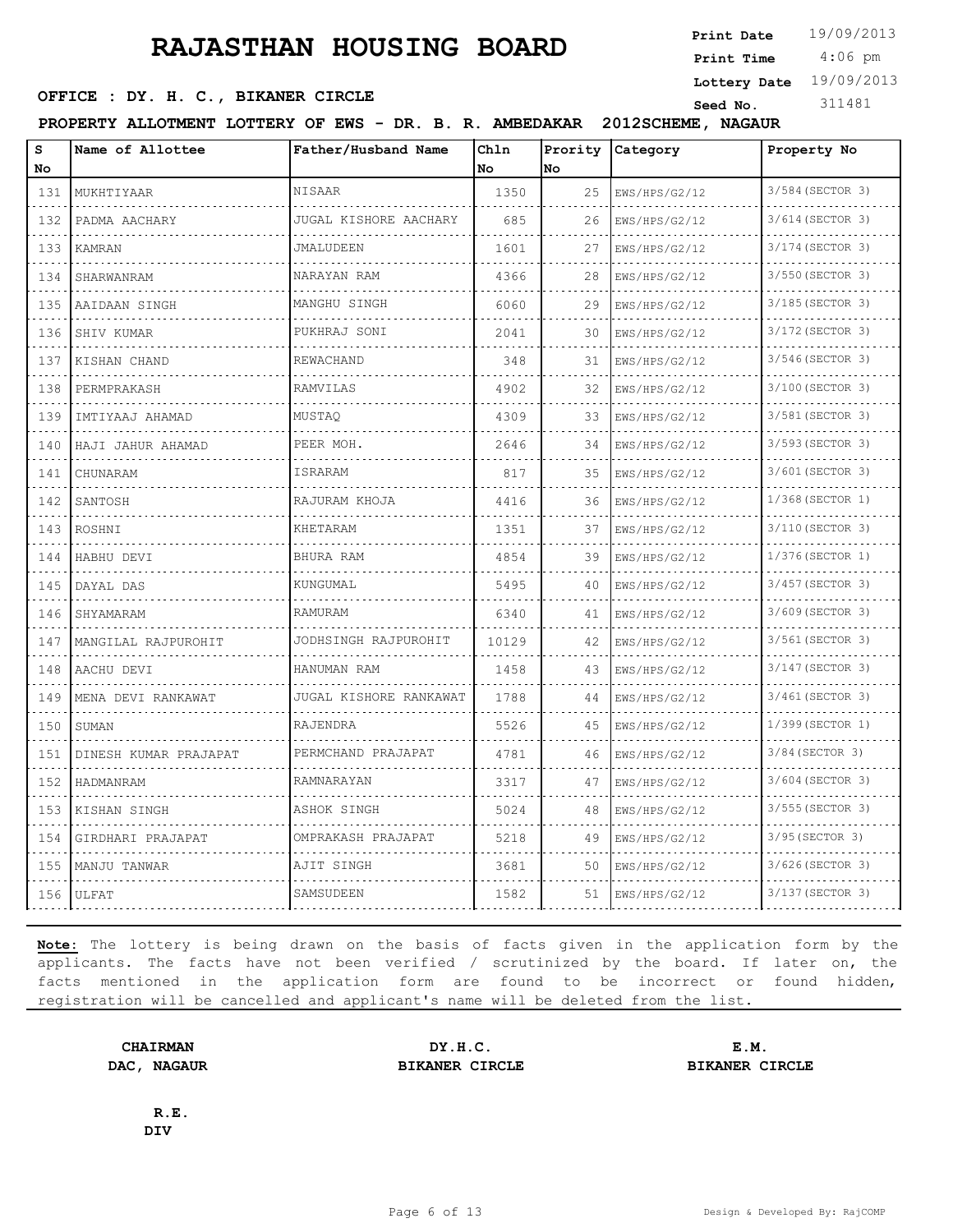4:06 pm **Print Date**  $19/09/2013$ **Print Time**

**Lottery Date** 19/09/2013

#### **SEED OFFICE : DY. H. C., BIKANER CIRCLE Seed No.** 311481

**PROPERTY ALLOTMENT LOTTERY OF EWS - DR. B. R. AMBEDAKAR 2012SCHEME, NAGAUR**

| s<br>No                     | Name of Allottee    | Father/Husband Name   | Ch1n<br>No | Prority<br>lno. | Category           | Property No           |
|-----------------------------|---------------------|-----------------------|------------|-----------------|--------------------|-----------------------|
| 157                         | MOH. DEEN           | GULAAM NABI           | 3850       | 52              | EWS/HPS/G2/12      | 1/374 (SECTOR 1)      |
| $\sim$ $\sim$ $\sim$<br>158 | HIMMTARAM           | CHOKHARAM             | 6645       | 53              | EWS/HPS/G2/12      | 3/463 (SECTOR 3)      |
| 159                         | INDRA               | <b>BABULAL</b>        | 5806       | 54              | EWS/HPS/G2/12      | 3/124 (SECTOR 3)      |
| 160                         | SAWAIRAM            | MADANRAM              | 502        | 55              | EWS/HPS/G2/12      | 2/53 A(SECTOR 2)      |
| 161                         | JYOTI TIWARI        | NILESH SHARMA         | 1964       | 56              | .<br>EWS/HPS/G2/12 | .<br>3/559 (SECTOR 3) |
| 162                         | SHYAM SUNDAR BISNOI | RAMESWAR LAL BISNOI   | 3068       | 57              | EWS/HPS/G2/12      | 3/620 (SECTOR 3)      |
| 163                         | SALEEM<br>.         | IBHRAHEEM             | 4031       | 58              | EWS/HPS/G2/12      | 3/80 (SECTOR 3)<br>.  |
| 164                         | CHUKA DEVI          | RATNARAM              | 5284       | 59              | EWS/HPS/G2/12      | 3/152 (SECTOR 3)      |
| 165                         | YOGESH KLLA         | <b>RAJKUMAR</b>       | 3360       | 60              | EWS/HPS/G2/12      | 3/579 (SECTOR 3)      |
| 166                         | UARWASI BHARDWAJ    | JOGESWAR DAYAL SHARMA | 3238       | 61              | EWS/HPS/G2/12      | 3/111 (SECTOR 3)      |
| 167                         | <b>RAMRATAN</b>     | BHUDHARAM             | 3519       | 62              | .<br>EWS/HPS/G2/12 | 3/145 (SECTOR 3)      |
| 168                         | SURENDRA            | <b>GUMANARAM</b>      | 3418       | 63              | EWS/HPS/G2/12      | 1/363 (SECTOR 1)      |
| 169                         | MOH. JAMEEL         | ILMUDEEN              | 10118      | 64              | EWS/HPS/G2/12      | 3/177 (SECTOR 3)      |
| 170                         | MEENAKSHI SONI      | DINESH KUMAR SONI     | 4159       | 65              | EWS/HPS/G2/12      | .<br>3/459 (SECTOR 3) |
| 171                         | MUNNI BANO          | MOH. AAMEEN           | 261        | 66              | EWS/HPS/G2/12      | 3/65(SECTOR 3)        |
| 172                         | NARENDRA DEVRA      | GOWARDHANRAM DEVRA    | 1739       | 67              | EWS/HPS/G2/12      | 3/591 (SECTOR 3)      |
| 173                         | <b>KAREEM</b>       | <b>USMAAN</b>         | 3468       | 68              | EWS/HPS/G2/12      | 3/104 (SECTOR 3)      |
| 174                         | DINESH              | RAM NARAYAN SONI      | 6607       | 69              | EWS/HPS/G2/12      | 1/401 (SECTOR 1)      |
| 175                         | MUJAFAR KHAN        | MUSTKIM KHAN          | 1474       | 70              | EWS/HPS/G2/12      | 3/436 (SECTOR 3)      |
| 176                         | SATYANARAYAN        | BHANWARLAL            | 5254       | 71              | EWS/HPS/G2/12      | 3/154 (SECTOR 3)      |
| 177                         | MOH. USMAAN         | MOH. UMARDEEN         | 4202       | 72              | EWS/HPS/G2/12      | 3/135 (SECTOR 3)      |
| 178                         | .<br>A.GHNI KHAN    | SUGAN SINGH BHATI     | 2213       | 73              | EWS/HPS/G2/12      | 3/450 (SECTOR 3)      |
| 179                         | HEMLATA             | <b>KAMALKISHORE</b>   | 2891       | 74              | EWS/HPS/G2/12      | 1/332 (SECTOR 1)      |
| 180                         | SHIVA               | RAMNIWAS MUNDEL       | 1822       | 75              | EWS/HPS/G2/12      | 3/67(SECTOR 3)        |
| 181                         | PUKHRAJ GOUR        | MURLIDHAR GOUR        | 652        | 76              | EWS/HPS/G2/12      | 3/552 (SECTOR 3)      |
|                             | 182 OMPRAKASH VYAS  | SURAJMAL VYAS         | 6539       | 77              | EWS/HPS/G2/12      | 3/162 (SECTOR 3)      |

**Note:** The lottery is being drawn on the basis of facts given in the application form by the applicants. The facts have not been verified / scrutinized by the board. If later on, the facts mentioned in the application form are found to be incorrect or found hidden, registration will be cancelled and applicant's name will be deleted from the list.

**CHAIRMAN DY.H.C. E.M. DAC, NAGAUR BIKANER CIRCLE BIKANER CIRCLE**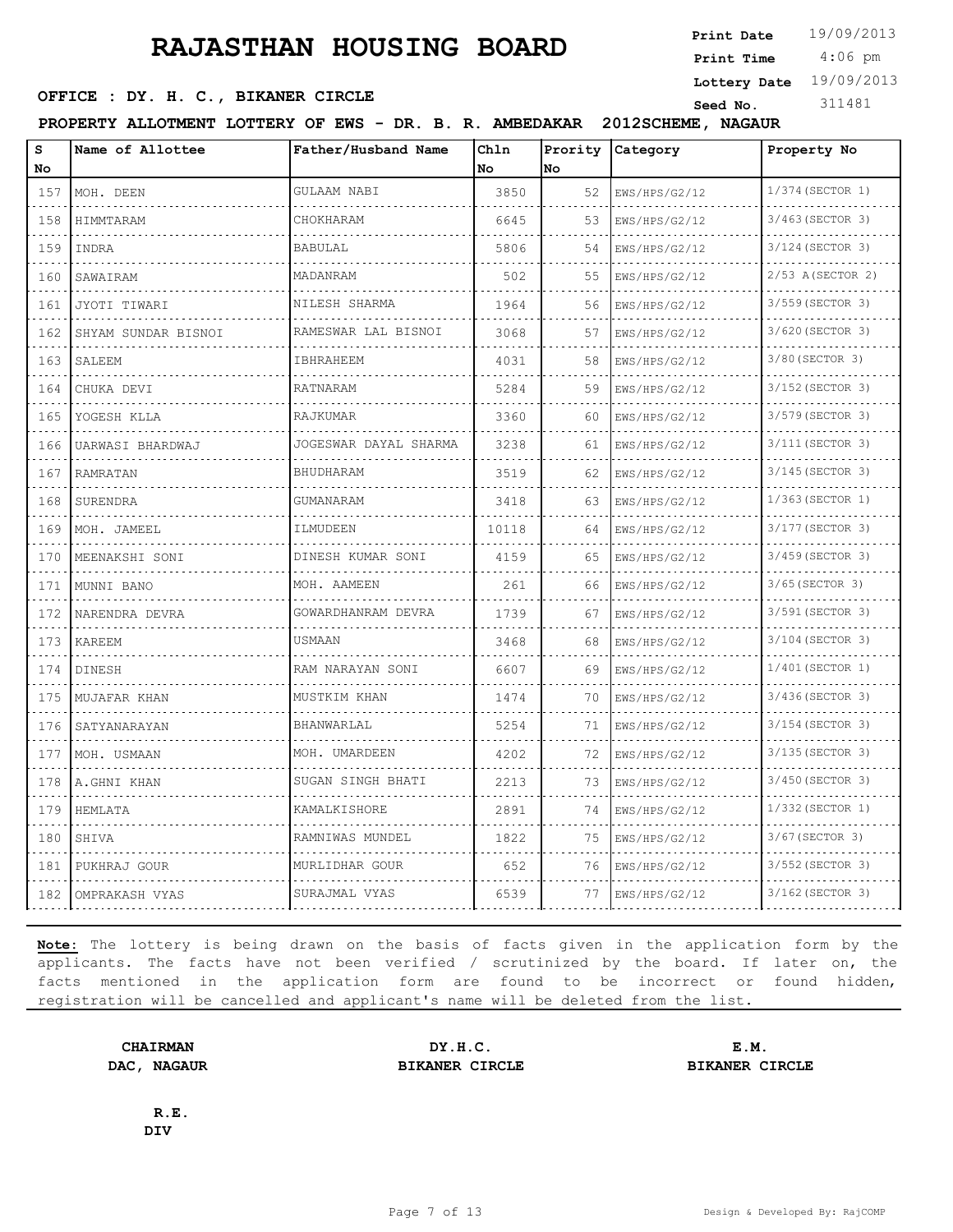4:06 pm **Print Date**  $19/09/2013$ **Print Time**

**Lottery Date** 19/09/2013

#### **SEED OFFICE : DY. H. C., BIKANER CIRCLE Seed No.** 311481

**PROPERTY ALLOTMENT LOTTERY OF EWS - DR. B. R. AMBEDAKAR 2012SCHEME, NAGAUR**

| s<br>No | Name of Allottee     | Father/Husband Name | Ch1n<br>No | Prority<br>No | Category      | Property No        |
|---------|----------------------|---------------------|------------|---------------|---------------|--------------------|
| 183     | BHUDHARAM            | PURKHARAM           | 4616       | 78            | EWS/HPS/G2/12 | 3/596 (SECTOR 3)   |
| 184     | .<br>RAMPRAKASH OJHA | KUNDAN MAL OJHA     | 6444       | 79            | EWS/HPS/G2/12 | 3/558 (SECTOR 3)   |
| 185     | <b>REKHA</b>         | RAMES CHANDRA       | 4998       | 80            | EWS/HPS/G2/12 | 4/568 (SECTOR 4)   |
| 186     | NARESH KUMAR SHARMA  | SHYAM PRASAD SHARMA | 5902       | 81            | EWS/HPS/G2/12 | 1/406(SECTOR 1)    |
| 187     | MANJU DEVI           | NARURAM             | 5438       | 82            | EWS/HPS/G2/12 | 1/392(SECTOR 1)    |
| 188     | RAJENDRA VYAS        | SHRI NIWAS VYAS     | 3888       | 83            | EWS/HPS/G2/12 | 3/599 (SECTOR 3)   |
| 189     | NAND KISHORE         | SURJARAM            | 4346       | 84            | EWS/HPS/G2/12 | 3/57 (SECTOR 3)    |
| 190     | SHER BANU            | BARKAT KHAN         | 1084       | 85            | EWS/HPS/G2/12 | 3/61 (SECTOR 3)    |
| 191     | MADHUBALA BOHRA      | ARUN KUMAR BOHRA    | 6342       | 86            | EWS/HPS/G2/12 | 3/120 (SECTOR 3)   |
| 192     | CHOTARAM             | DHULARAM            | 4311       | 87            | EWS/HPS/G2/12 | 3/594 (SECTOR 3)   |
| 193     | MEHABUB              | MUSHA CHINPA        | 4800       | 88            | EWS/HPS/G2/12 | 3/134 (SECTOR 3)   |
| 194     | <b>BHANWARRAM</b>    | KHINYARAM           | 5166       | 89            | EWS/HPS/G2/12 | 3/565 (SECTOR 3)   |
| 195     | MOH. ILYAS TELI      | <b>BIJAMUDEEN</b>   | 4081       | 90            | EWS/HPS/G2/12 | 3/549 (SECTOR 3)   |
| 196     | GHAGANDAS            | KIMATDAS            | 5821       | 91            | EWS/HPS/G2/12 | 3/114 (SECTOR 3)   |
| 197     | ASRAF ALI KURESI     | KHLEEL AHAMAD       | 10116      | 92            | EWS/HPS/G2/12 | 3/608 (SECTOR 3)   |
| 198     | AJMERI               | MANGHILAL           | 5442       | 93            | EWS/HPS/G2/12 | 3/77 (SECTOR 3)    |
| 199     | MURLIMNOHAR          | JAGDISH PRASAD      | 4037       | 95            | EWS/HPS/G2/12 | 3/170 (SECTOR 3)   |
| 200     | MOH. AARIF           | MOH. IBHARHEEM      | 5870       | 96            | EWS/HPS/G2/12 | $1/404$ (SECTOR 1) |
| 201     | CHUKA DEVI RANKAWAT  | RAMDAS RANKAWAT     | 247        | 97            | EWS/HPS/G2/12 | 1/335 (SECTOR 1)   |
| 202     | TEJARAM              | SANWTARAM           | 6643       | 98            | EWS/HPS/G2/12 | 3/564 (SECTOR 3)   |
| 203     | CHUNNILAL PANWAR     | <b>KANARAM</b>      | 4870       | 99            | EWS/HPS/G2/12 | 3/73 (SECTOR 3)    |
| 204     | SADAMI               | <b>BABULAL</b>      | 4942       | 100           | EWS/HPS/G2/12 | 3/567 (SECTOR 3)   |
| 205     | MOH. SALEEM          | GULAAM MOH.         | 1979       | 101           | EWS/HPS/G2/12 | 3/443 (SECTOR 3)   |
| 206     | JAYSINGH LOMROAD     | MULARAM             | 280        | 102           | EWS/HPS/G2/12 | 3/468 (SECTOR 3)   |
| 207     | VIRENDRA SINGH       | <b>BHIM SINGH</b>   | 3908       | 103           | EWS/HPS/G2/12 | 3/96(SECTOR 3)     |
| 208     | MAHENDRA SINGH       | KESHAR SINGH        | 794        | 104           | EWS/HPS/G2/12 | 3/89 (SECTOR 3)    |

**Note:** The lottery is being drawn on the basis of facts given in the application form by the applicants. The facts have not been verified / scrutinized by the board. If later on, the facts mentioned in the application form are found to be incorrect or found hidden, registration will be cancelled and applicant's name will be deleted from the list.

**CHAIRMAN DY.H.C. E.M. DAC, NAGAUR BIKANER CIRCLE BIKANER CIRCLE**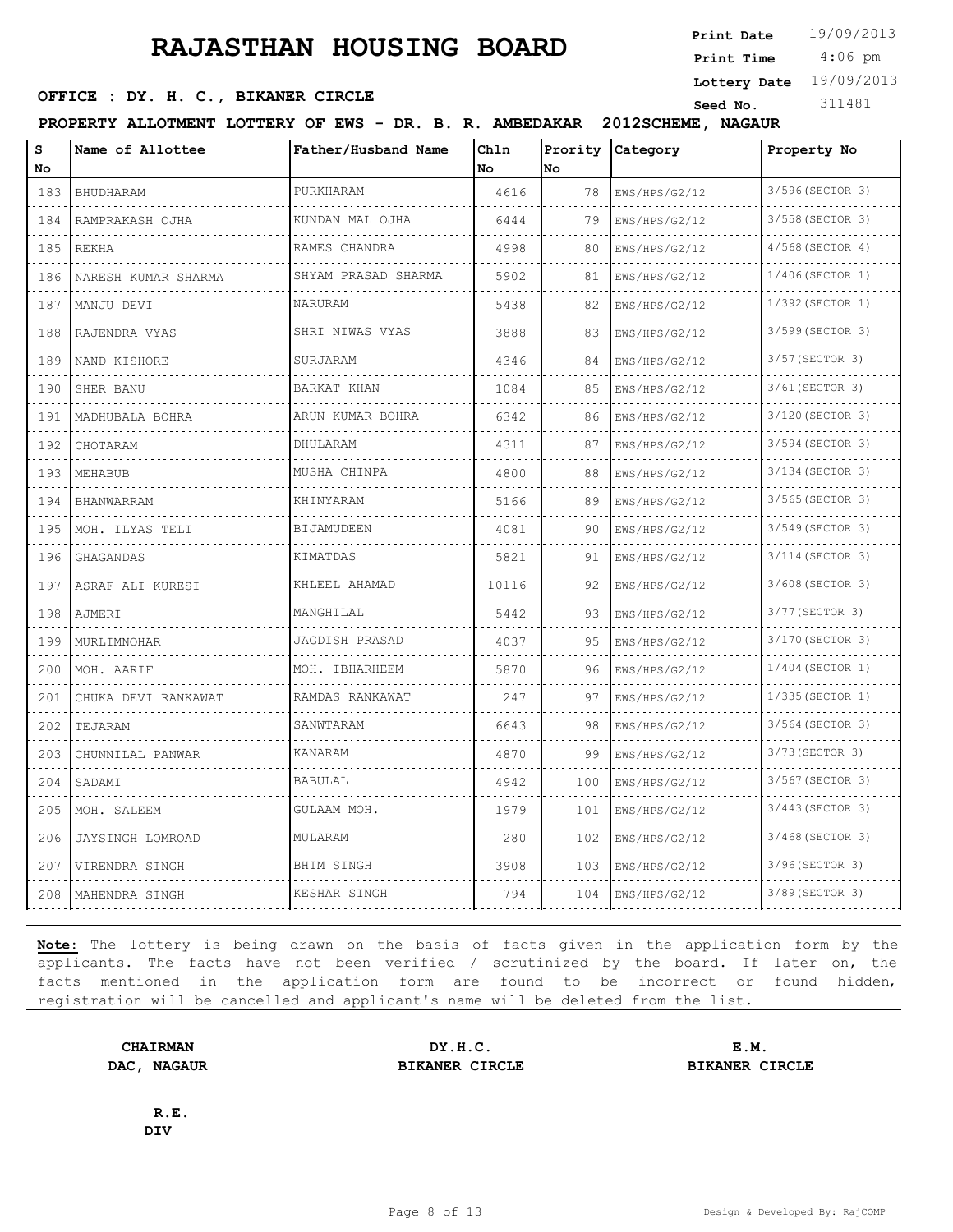4:06 pm **Print Date**  $19/09/2013$ **Print Time**

**Lottery Date** 19/09/2013

#### **SEED OFFICE : DY. H. C., BIKANER CIRCLE** Seed No. 311481

**PROPERTY ALLOTMENT LOTTERY OF EWS - DR. B. R. AMBEDAKAR 2012SCHEME, NAGAUR**

| s                           | Name of Allottee                  | Father/Husband Name   | Chln | Prority |                    | Property No           |
|-----------------------------|-----------------------------------|-----------------------|------|---------|--------------------|-----------------------|
| No                          |                                   |                       | No   | lNo.    | Category           |                       |
| 209                         | LIKHMARAM                         | KANARAM               | 6658 | 105     | EWS/HPS/G2/12      | 3/449 (SECTOR 3)      |
| 210                         | dia dia dia dia di<br>VINOD KUMAR | CHIKARAM              | 569  | 106     | .<br>EWS/HPS/G2/12 | .<br>3/161 (SECTOR 3) |
| 211                         | SHKUR                             | RAHIM BHAKSH          | 1441 | 107     | EWS/HPS/G2/12      | 1/373 (SECTOR 1)      |
| 212                         | BANKATLAL SAIN                    | SHARWAN RAM SAIN      | 2905 | 108     | EWS/HPS/G2/12      | 3/176 (SECTOR 3)      |
| 213                         | A. RASEED                         | A. HAFEEJ             | 2977 | 109     | EWS/HPS/G2/12      | 1/393 (SECTOR 1)      |
| 214                         | MOH. RAMJAAN                      | MOH. AAMEEN           | 1626 | 110     | EWS/HPS/G2/12      | 3/446(SECTOR 3)       |
| 215                         | DEEPAK                            | SHYAM SUNDAR          | 1100 | 111     | EWS/HPS/G2/12      | .<br>3/113 (SECTOR 3) |
| 216                         | IRFAAN KHAN                       | USMAAN GHANI          | 6360 | 112     | EWS/HPS/G2/12      | 3/440 (SECTOR 3)      |
| 217                         | RAMBABU SAIN                      | BHAGWATI PRASAD SAIN  | 991  | 113     | EWS/HPS/G2/12      | 3/423 (SECTOR 3)      |
| 218                         | SEETA RAM                         | MADAN LAL             | 3233 | 114     | EWS/HPS/G2/12      | 3/131 (SECTOR 3)      |
| 219                         | MOH. IOBAAL                       | MOH. RAHMAAN          | 552  | 115     | EWS/HPS/G2/12      | 1/381 (SECTOR 1)      |
| 220                         | PUNARAM                           | MULARAM               | 5178 | 116     | EWS/HPS/G2/12      | 3/68 (SECTOR 3)       |
| 221                         | LEKHRAM                           | PRAKASH CHAND         | 4272 | 117     | EWS/HPS/G2/12      | 3/556 (SECTOR 3)      |
| 222                         | MOH. AARIF                        | MOH. YUNUS            | 1850 | 118     | EWS/HPS/G2/12      | 3/575 (SECTOR 3)      |
| 223                         | KELASH SHARSWAT<br>.              | DEVKARAN              | 1075 | 119     | EWS/HPS/G2/12<br>. | 3/447 (SECTOR 3)<br>. |
| 224                         | RAJENDRA SINGH BHATI<br>.         | HARI SINGH BHATI<br>. | 289  | 121     | EWS/HPS/G2/12      | 1/410 (SECTOR 1)      |
| 225                         | SEETA RAM BANA                    | RAMCHANDRA BANA       | 1676 | 122     | EWS/HPS/G2/12      | 3/148 (SECTOR 3)      |
| 226<br>$\sim$ $\sim$ $\sim$ | NIRMLA SHARMA                     | GOPAL SHARMA          | 3007 | 123     | EWS/HPS/G2/12      | 3/560 (SECTOR 3)      |
| 227                         | SAHDEV SIROHI                     | BHAGIRATH RAM SIROHI  | 626  | 124     | EWS/HPS/G2/12      | 1/397 (SECTOR 1)      |
| 228                         | BADAR DEVI                        | MOHAN RAM             | 819  | 125     | EWS/HPS/G2/12      | 3/141 (SECTOR 3)      |
| 229                         | SUMAN                             | PRAHLAD SINGH         | 2483 | 126     | EWS/HPS/G2/12      | 3/619 (SECTOR 3)      |
| 230                         | AJAY SINGH DEWNA                  | NAND KISHORE DEWNA    | 5841 | 127     | EWS/HPS/G2/12      | 3/455 (SECTOR 3)      |
| 231                         | RAMPYARI PRAJAPAT                 | RAMDEV PRAJAPAT<br>.  | 5563 | 128     | EWS/HPS/G2/12      | 3/88 (SECTOR 3)       |
| 232                         | MANJU KANWAR CHARAN               | DAMODAR CHARAN        | 4563 | 129     | EWS/HPS/G2/12      | 3/545 (SECTOR 3)      |
| 233                         | <b>AANAD</b>                      | SAMPAT RAM            | 4167 | 130     | EWS/HPS/G2/12      | 1/409 (SECTOR 1)      |
|                             | 234   HAJAN BASHIRAN BANO         | ASTLI KHAN CHAYAL     | 2848 | 131     | EWS/HPS/G2/12      | 3/618 (SECTOR 3)      |
|                             |                                   | .                     |      |         | .                  |                       |

**Note:** The lottery is being drawn on the basis of facts given in the application form by the applicants. The facts have not been verified / scrutinized by the board. If later on, the facts mentioned in the application form are found to be incorrect or found hidden, registration will be cancelled and applicant's name will be deleted from the list.

**CHAIRMAN DY.H.C. E.M. DAC, NAGAUR BIKANER CIRCLE BIKANER CIRCLE**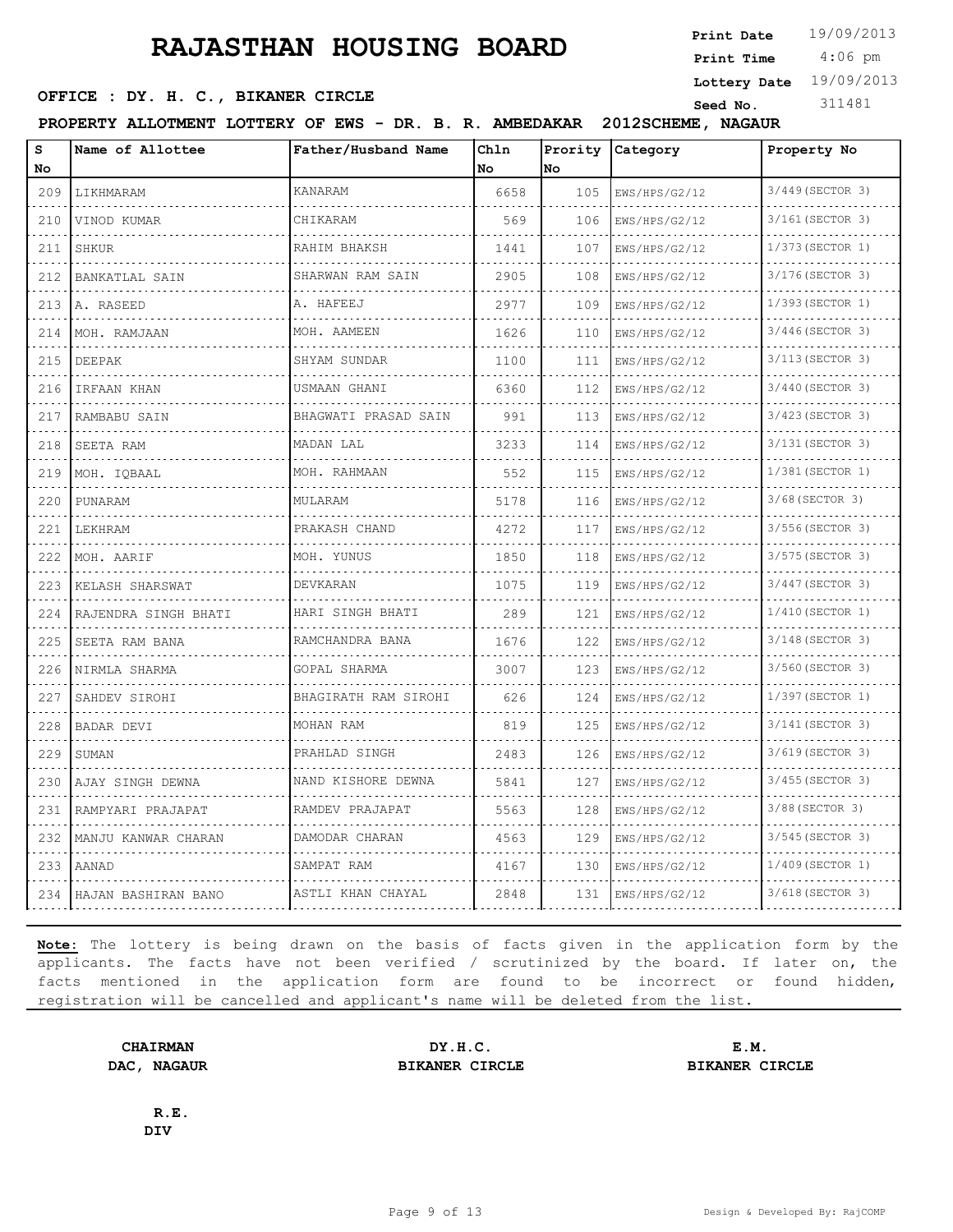4:06 pm **Print Date**  $19/09/2013$ **Print Time**

**Lottery Date** 19/09/2013

#### **SEED OFFICE : DY. H. C., BIKANER CIRCLE Seed No.** 311481

**PROPERTY ALLOTMENT LOTTERY OF EWS - DR. B. R. AMBEDAKAR 2012SCHEME, NAGAUR**

| S                                                                                                                                | Name of Allottee      | Father/Husband Name | Chln | Prority      | Category      | Property No      |
|----------------------------------------------------------------------------------------------------------------------------------|-----------------------|---------------------|------|--------------|---------------|------------------|
| No                                                                                                                               |                       |                     | No   | No           |               |                  |
| 235                                                                                                                              | PEMARAM               | <b>JORARAM</b>      | 4339 | 132          | EWS/HPS/G2/12 | 3/562 (SECTOR 3) |
| 236                                                                                                                              | PUKHRAJ SHANGWA       | BHANWAR LAL SHANGWA | 725  | 133          | EWS/HPS/G2/12 | 1/362 (SECTOR 1) |
| 237                                                                                                                              | ASHA DEVI             | CHAND MAL           | 3767 | 134          | EWS/HPS/G2/12 | 3/424 (SECTOR 3) |
| 238                                                                                                                              | KELASH CHAND          | GANPAT RAM          | 3938 | 135          | EWS/HPS/G2/12 | 3/144 (SECTOR 3) |
| 239                                                                                                                              | KIRAN                 | SHYAM SUNDAR        | 1312 | 136          | EWS/HPS/G2/12 | 3/59 (SECTOR 3)  |
| 240<br>$\frac{1}{2}$                                                                                                             | MANIRAM DUKIYA        | BHANWAR LAL DUKIYA  | 4749 | 137          | EWS/HPS/G2/12 | 3/150 (SECTOR 3) |
| 241                                                                                                                              | SHANTI DEVI           | MADAN LAL           | 5985 | 138          | EWS/HPS/G2/12 | 3/157 (SECTOR 3) |
| 242                                                                                                                              | JAGDISH               | MADANDAS            | 1399 | 139          | EWS/HPS/G2/12 | 3/85 (SECTOR 3)  |
| 243                                                                                                                              | KISHORE KUMAR BHARGAV | CHMPALAL BHARGAV    | 680  | 140          | EWS/HPS/G2/12 | 3/112 (SECTOR 3) |
| 244<br>$\sim$ $\sim$ $\sim$                                                                                                      | BHAGWAN BIJARNIYA     | HEERARAM            | 6440 | 141          | EWS/HPS/G2/12 | 3/605 (SECTOR 3) |
| 245                                                                                                                              | TAHIRA BEGAM          | CHAND MOH.          | 3122 | 142          | EWS/HPS/G2/12 | 3/430 (SECTOR 3) |
| 246                                                                                                                              | MEHARDEEN             | AMIRDEEN            | 2271 | 143          | EWS/HPS/G2/12 | 3/102 (SECTOR 3) |
| 247                                                                                                                              | PARSHARAM             | PRAHLAD RAM         | 5427 | 144          | EWS/HPS/G2/12 | 3/541 (SECTOR 3) |
| $\frac{1}{2} \left( \frac{1}{2} \right) \left( \frac{1}{2} \right) \left( \frac{1}{2} \right) \left( \frac{1}{2} \right)$<br>248 | <b>JUGAL KISHORE</b>  | RAMPRASAD           | 3486 | 145          | EWS/HPS/G2/12 | 1/371 (SECTOR 1) |
| 249                                                                                                                              | BHURI DEVI            | RAMCHRAN            | 1061 | 146          | EWS/HPS/G2/12 | 3/164 (SECTOR 3) |
| 250<br>$\sim$ $\sim$ $\sim$ $\sim$                                                                                               | CHITARMAL             | KHEDILAL            | 2554 | Т.           | EWS/ORS/G4/12 | 3/586 (SECTOR 3) |
| 251                                                                                                                              | RAHUL CHANDRA         | RAJESH CHANDRA      | 3064 | 2            | EWS/ORS/G4/12 | 3/75 (SECTOR 3)  |
| 252                                                                                                                              | VIDHYA DEVI           | MOHAN LAL           | 6151 | 3            | EWS/ORS/G4/12 | 3/624 (SECTOR 3) |
| 253                                                                                                                              | DEVA RAM              | DANA RAM            | 5649 | 4            | EWS/ORS/G4/12 | 1/336 (SECTOR 1) |
| 254                                                                                                                              | RAJURAM CHOKIDAR      | SOHANRAM CHOKIDAR   | 6386 | $\mathbf{1}$ | EWS/HPS/G4/12 | 3/163(SECTOR 3)  |
| 255                                                                                                                              | NENI DEVI             | SONARAM             | 1990 | 2            | EWS/HPS/G4/12 | 3/583 (SECTOR 3) |
| 256<br>الدالد الدالدا                                                                                                            | LICHMA                | CHAMPALAL           | 1010 | 3            | EWS/HPS/G4/12 | 3/91 (SECTOR 3)  |
| 257                                                                                                                              | SUMANDEVI BHAND       | SHYAM               | 1642 | 4            | EWS/HPS/G4/12 | 3/167 (SECTOR 3) |
| 258                                                                                                                              | SUKHRAM REGAR         | MOHAN RAM           | 4054 | 5            | EWS/HPS/G4/12 | 3/569 (SECTOR 3) |
| 259                                                                                                                              | ISWARRAM MEGWAAL      | UDARAM MEGWAAL      | 6449 | 6            | EWS/HPS/G4/12 | 3/109 (SECTOR 3) |
| 260                                                                                                                              | <b>BIJARAM</b>        | SHRIRAM             | 2107 |              | EWS/HPS/G4/12 | 3/617 (SECTOR 3) |

**Note:** The lottery is being drawn on the basis of facts given in the application form by the applicants. The facts have not been verified / scrutinized by the board. If later on, the facts mentioned in the application form are found to be incorrect or found hidden, registration will be cancelled and applicant's name will be deleted from the list.

**CHAIRMAN DY.H.C. E.M. DAC, NAGAUR BIKANER CIRCLE BIKANER CIRCLE**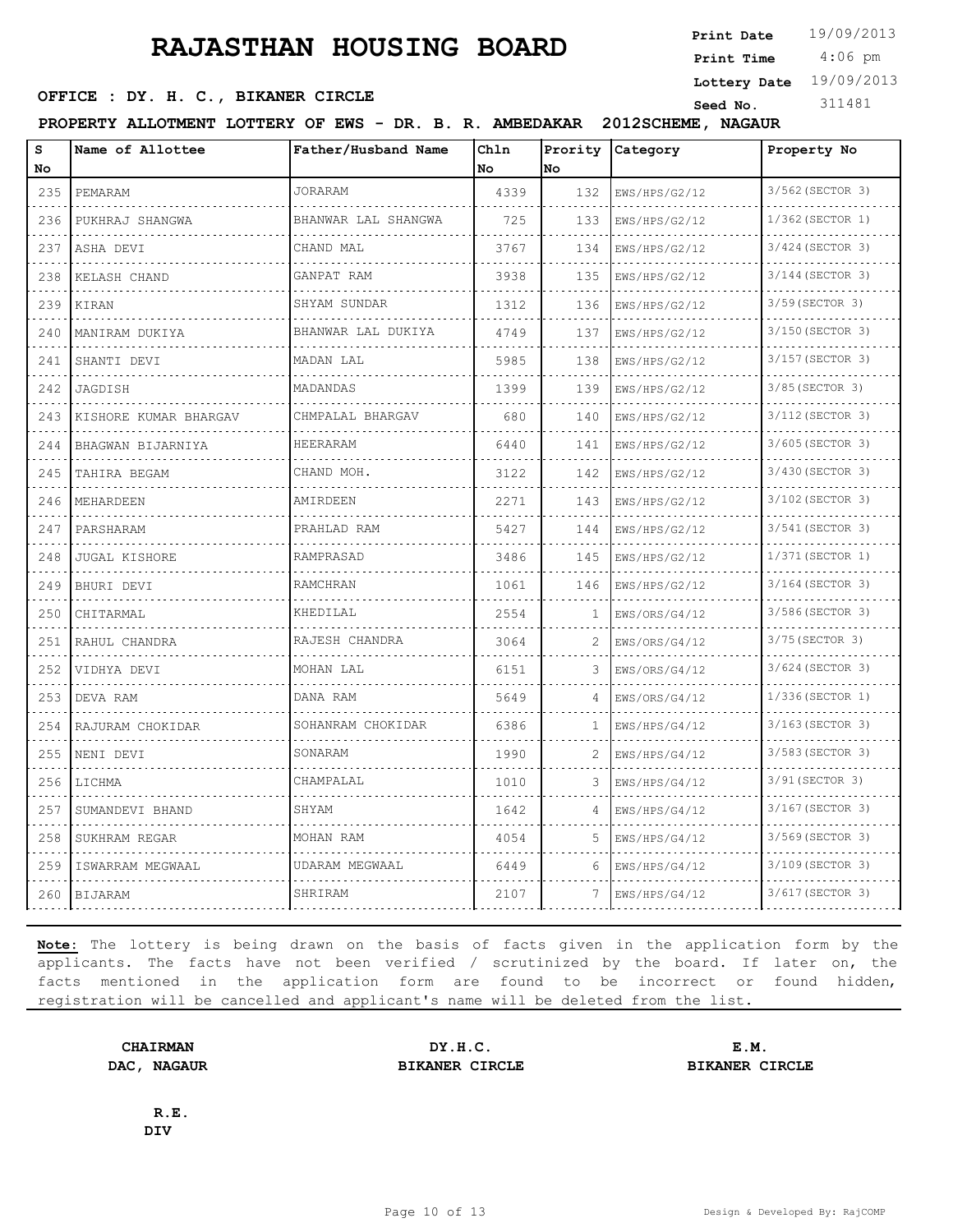4:06 pm **Print Date**  $19/09/2013$ **Print Time**

**Lottery Date** 19/09/2013

#### **SEED OFFICE : DY. H. C., BIKANER CIRCLE Seed No.** 311481

**PROPERTY ALLOTMENT LOTTERY OF EWS - DR. B. R. AMBEDAKAR 2012SCHEME, NAGAUR**

| S<br>No                                                                                                                          | Name of Allottee     | Father/Husband Name | Chln<br>No | Prority<br>No | Category      | Property No           |
|----------------------------------------------------------------------------------------------------------------------------------|----------------------|---------------------|------------|---------------|---------------|-----------------------|
| 261                                                                                                                              | HEERARAM             | GANPATRAM           | 6439       | 8             | EWS/HPS/G4/12 | 3/130 (SECTOR 3)      |
| د د د د<br>262                                                                                                                   | ISWARRAM             | <b>HEMARAM</b>      | 1991       | 9             | EWS/HPS/G4/12 | .<br>3/435 (SECTOR 3) |
| 263                                                                                                                              | TAPENEDRA KUMAR      | <b>RAMDEV</b>       | 1950       | 10            | EWS/HPS/G4/12 | 3/576 (SECTOR 3)      |
| 264                                                                                                                              | PURKHARAM            | <b>JETARAM</b>      | 5554       | 11            | EWS/HPS/G4/12 | 3/133 (SECTOR 3)      |
| 265                                                                                                                              | LILADEVI             | OMPRAKASH           | 910        | 12            | EWS/HPS/G4/12 | 3/543 (SECTOR 3)      |
| 266                                                                                                                              | KHETRAM              | <b>KANARAM</b>      | 4085       | 13            | EWS/HPS/G4/12 | 3/595 (SECTOR 3)      |
| 267                                                                                                                              | KHEMCHAND            | RAMPAL              | 3787       | 14            | EWS/HPS/G4/12 | 3/126 (SECTOR 3)      |
| الدالد الدالدا<br>268                                                                                                            | DHARMENDRA NAGOURA   | SHYAM LAL NAGOURA   | 1241       | 15            | EWS/HPS/G4/12 | 3/70 (SECTOR 3)       |
| 269                                                                                                                              | FENCHAND             | <b>KHETRAM</b>      | 4145       | 16            | EWS/HPS/G4/12 | 3/588 (SECTOR 3)      |
| 270                                                                                                                              | PARWATI DEVI         | OMPRAKASH           | 3464       | 17            | EWS/HPS/G4/12 | $1/405$ (SECTOR 1)    |
| .<br>271                                                                                                                         | KISTURI              | KISHNARAM           | 1259       | 18            | EWS/HPS/G4/12 | 3/610 (SECTOR 3)      |
| 272                                                                                                                              | SHAKTI               | DHANRAJ             | 2283       | 19            | EWS/HPS/G4/12 | 3/132 (SECTOR 3)      |
| 273                                                                                                                              | GIRDHARI RAM         | LIKHMARAM           | 2748       | 20            | EWS/HPS/G4/12 | 3/448 (SECTOR 3)      |
| .<br>274                                                                                                                         | GIRDHARI RAM MEGWAAL | CHETANRAM MEGWAAL   | 4178       | 21            | EWS/HPS/G4/12 | 3/439 (SECTOR 3)      |
| 275                                                                                                                              | GOPIKISHAN           | LAXMANRAM           | 6433       | 22            | EWS/HPS/G4/12 | 3/615 (SECTOR 3)      |
| 276                                                                                                                              | VISHAN               | PRAKASH NARAYAN     | 650        | 23            | EWS/HPS/G4/12 | 3/563 (SECTOR 3)      |
| .<br>277                                                                                                                         | GANGARAM MEHRA       | HARIRAM             | 5080       | 24            | EWS/HPS/G4/12 | 3/590 (SECTOR 3)      |
| $- - - -$<br>278                                                                                                                 | DHANRAJ              | GOPIKISHAN          | 6434       | 25            | EWS/HPS/G4/12 | 3/128 (SECTOR 3)      |
| 279                                                                                                                              | DOLATRAM             | JAYRAM              | 882        | 26            | EWS/HPS/G4/12 | 3/441 (SECTOR 3)      |
| 280                                                                                                                              | VIJAYRAM             | MUNNILAL            | 6335       | 27            | EWS/HPS/G4/12 | 3/182 (SECTOR 3)      |
| $- - - -$<br>281                                                                                                                 | ARJUNRAM             | GOPARAM             | 230        | 28            | EWS/HPS/G4/12 | 1/367(SECTOR 1)       |
| $\frac{1}{2} \left( \frac{1}{2} \right) \left( \frac{1}{2} \right) \left( \frac{1}{2} \right) \left( \frac{1}{2} \right)$<br>282 | PANKAJ CHANGRA       | PURUSOTAM CHANGRA   | 1949       | 29            | EWS/HPS/G4/12 | 1/358 (SECTOR 1)      |
| 283                                                                                                                              | HARIRAM              | <b>UDARAM</b>       | 3336       | 30            | EWS/HPS/G4/12 | 1/408 (SECTOR 1)      |
| 284                                                                                                                              | ASHOK TEJASWI        | RAJKUMAR TEJASWI    | 5120       | 31            | EWS/HPS/G4/12 | 3/168(SECTOR 3)       |
| 285                                                                                                                              | DILEEP JAWA          | RATAN LAL           | 1913       | 32            | EWS/HPS/G4/12 | 3/597 (SECTOR 3)      |
| 286                                                                                                                              | PAWAN KUMAR          | GOPAL DAS           | 667        | 33            | EWS/HPS/G4/12 | 3/105 (SECTOR 3)      |

**Note:** The lottery is being drawn on the basis of facts given in the application form by the applicants. The facts have not been verified / scrutinized by the board. If later on, the facts mentioned in the application form are found to be incorrect or found hidden, registration will be cancelled and applicant's name will be deleted from the list.

**CHAIRMAN DY.H.C. E.M. DAC, NAGAUR BIKANER CIRCLE BIKANER CIRCLE**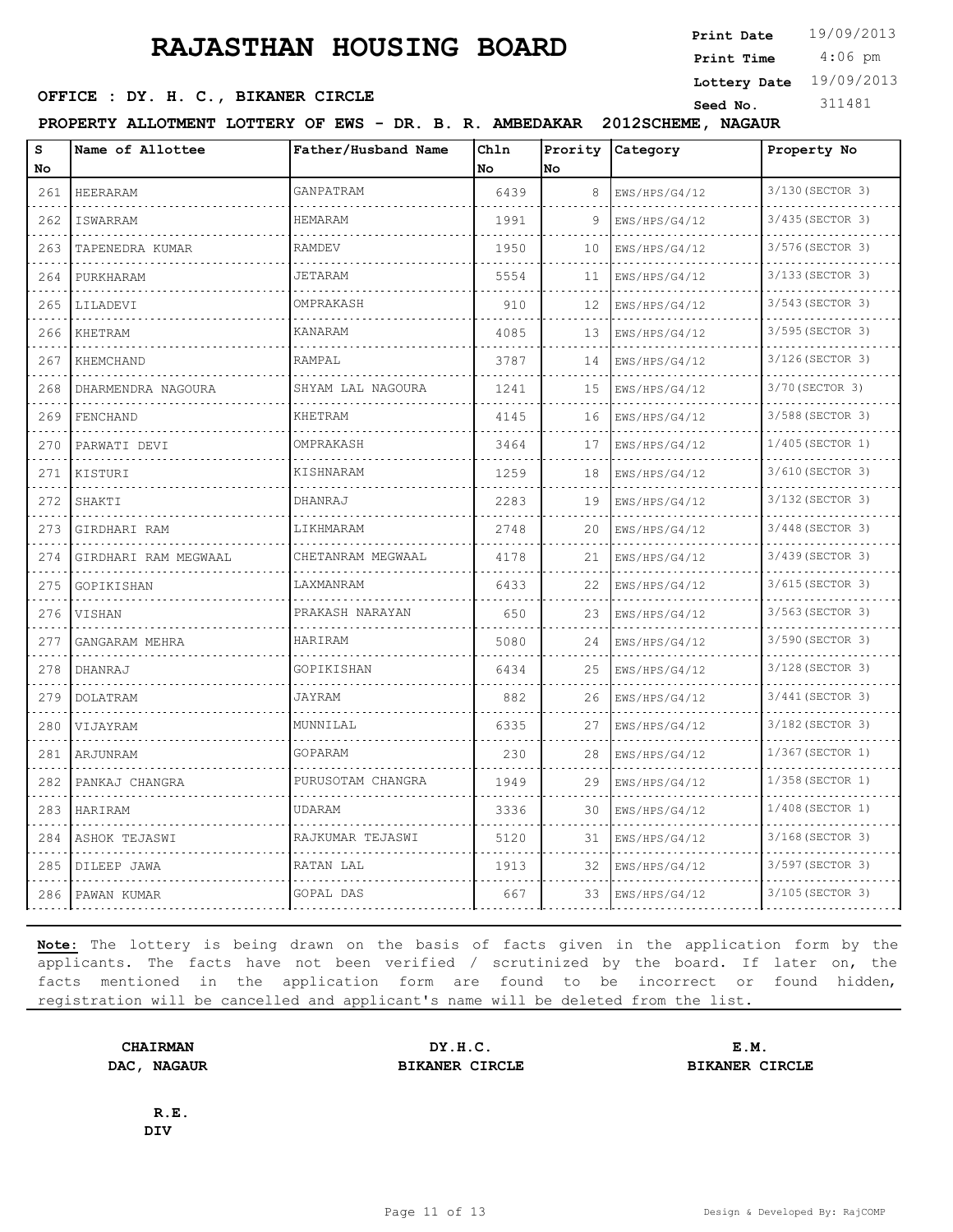**SEED OFFICE : DY. H. C., BIKANER CIRCLE Seed No.** 311481

**Print Date**  $19/09/2013$ 

 4:06 pm **Print Time Lottery Date** 19/09/2013

**PROPERTY ALLOTMENT LOTTERY OF EWS - DR. B. R. AMBEDAKAR 2012SCHEME, NAGAUR**

| S<br>No        | Name of Allottee        | Father/Husband Name    | Chln<br>l No | Prority<br>No. | Category                               | Property No           |
|----------------|-------------------------|------------------------|--------------|----------------|----------------------------------------|-----------------------|
| 287            | RAJURAM SARGRA          | SEERURAM SARGRA        | 1078         | 34             | EWS/HPS/G4/12                          | 3/117 (SECTOR 3)      |
| .<br>288       | MAHAVEER BHAND          | BADRIRAM               | 909          | 35             | EWS/HPS/G4/12                          | 3/438 (SECTOR 3)      |
| 289            | <b>BABU</b>             | <b>JUMARRAM</b>        | 89           | 36             | EWS/HPS/G4/12                          | 3/71 (SECTOR 3)       |
| 290            | BHANWAR LAL             | <b>BANSILAL</b>        | 1374         | 37             | EWS/HPS/G4/12                          | 3/465 (SECTOR 3)      |
| .<br>291       | RAMDAYAL                | CHUNARAM               | 5882         | 38             | dia dia dia dia dia 4<br>EWS/HPS/G4/12 | .<br>3/106(SECTOR 3)  |
| 292            | HEMARAM                 | SYOJIRAM               | 3905         | 39             | EWS/HPS/G4/12                          | 3/547 (SECTOR 3)      |
| 293            | SHAWTARAM NAYAK         | JUMARRAM NAYAK         | 586          | 41             | EWS/HPS/G4/12                          | 3/469 (SECTOR 3)<br>. |
| 294            | AMANARAM                | MUKNARAM               | 4667         | 42             | EWS/HPS/G4/12                          | 3/76 (SECTOR 3)       |
| 295            | ANIL KUMAR              | KELASH CHAND           | 6160         | 43             | EWS/HPS/G4/12                          | 3/598 (SECTOR 3)      |
| 296            | HARKESH VERMA           | <b>BRIJMOHAN</b><br>.  | 5191         | 44             | EWS/HPS/G4/12                          | 3/429 (SECTOR 3)      |
| د د د د<br>297 | SHIVLAL NAYAK           | BHAGWANA RAM           | 116          | 45             | EWS/HPS/G4/12                          | 3/548 (SECTOR 3)      |
| 298            | TULCHARAM MEGWAAL       | MOHANRAM               | 5167         | 46             | EWS/HPS/G4/12                          | 3/101 (SECTOR 3)      |
| 299            | KALURAM                 | ALFURAM                | 1842         | 47             | EWS/HPS/G4/12                          | 3/136 (SECTOR 3)      |
| .<br>300       | SANJAY KUMAR            | SHYAM LAL              | 1778         | 48             | EWS/HPS/G4/12                          | 3/169 (SECTOR 3)      |
| 301            | HARI MOHAN MEENA        | RAMPRASAD MEENA        | 1704         | 1              | EWS/HPS/G5/12                          | 1/364 (SECTOR 1)      |
| 302            | .<br>MAHESH CHAND MEENA | NAND LAL MEENA<br>.    | 6196         | 2              | EWS/HPS/G5/12                          | 1/359 (SECTOR 1)<br>. |
| د د د د<br>303 | MUKESH KUMAR MEENA      | MAHAVEER PRASAD        | 6298         |                | EWS/HPS/G5/12                          | 3/592 (SECTOR 3)      |
| 304            | <b>JUGRAJ MEENA</b>     | MATHURA LAL MEENA<br>. | 3259         | 4              | EWS/HPS/G5/12                          | 3/571 (SECTOR 3)      |
| 305            | MUKESH KUMAR MEENA      | PRABHU DAYAL MEENA     | 10099        | 5              | EWS/HPS/G5/12                          | 3/428 (SECTOR 3)      |
| 306            | ANJU DEVI MEENA         | NAND LAL MEENA         | 6225         | 6              | EWS/HPS/G5/12                          | 3/437 (SECTOR 3)      |
| 307            | BHANWAR LAL             | MOHAN LAL              | 6699         | 7              | EWS/HPS/G5/12                          | 3/585 (SECTOR 3)      |
| 308            | SHIMBHU KUMARI          | MAHAVEER PRASAD        | 6403         | 8              | EWS/HPS/G5/12                          | 3/606(SECTOR 3)       |
| 309            | <b>BABULAL MEENA</b>    | HARI PRAKASH MEENA     | 6139         | 9              | EWS/HPS/G5/12                          | 3/426 (SECTOR 3)      |
| 310            | JODHRAJ MEENA           | MANNA LAL MEENA        | 3260         | 10             | EWS/HPS/G5/12                          | 3/431 (SECTOR 3)      |
| 311            | BHULARAM BIDIYASAR      | RAMKARAN CHOUDHARY     | 6744         | 2              | EWS/HPS/G8/12                          | 3/613 (SECTOR 3)      |
| 312            | SUGAN KANWAR            | SURJAN SINGH           | 6514         | 3              | EWS/HPS/G8/12                          | 3/143(SECTOR 3)       |

**Note:** The lottery is being drawn on the basis of facts given in the application form by the applicants. The facts have not been verified / scrutinized by the board. If later on, the facts mentioned in the application form are found to be incorrect or found hidden, registration will be cancelled and applicant's name will be deleted from the list.

**CHAIRMAN DY.H.C. E.M. DAC, NAGAUR BIKANER CIRCLE BIKANER CIRCLE**